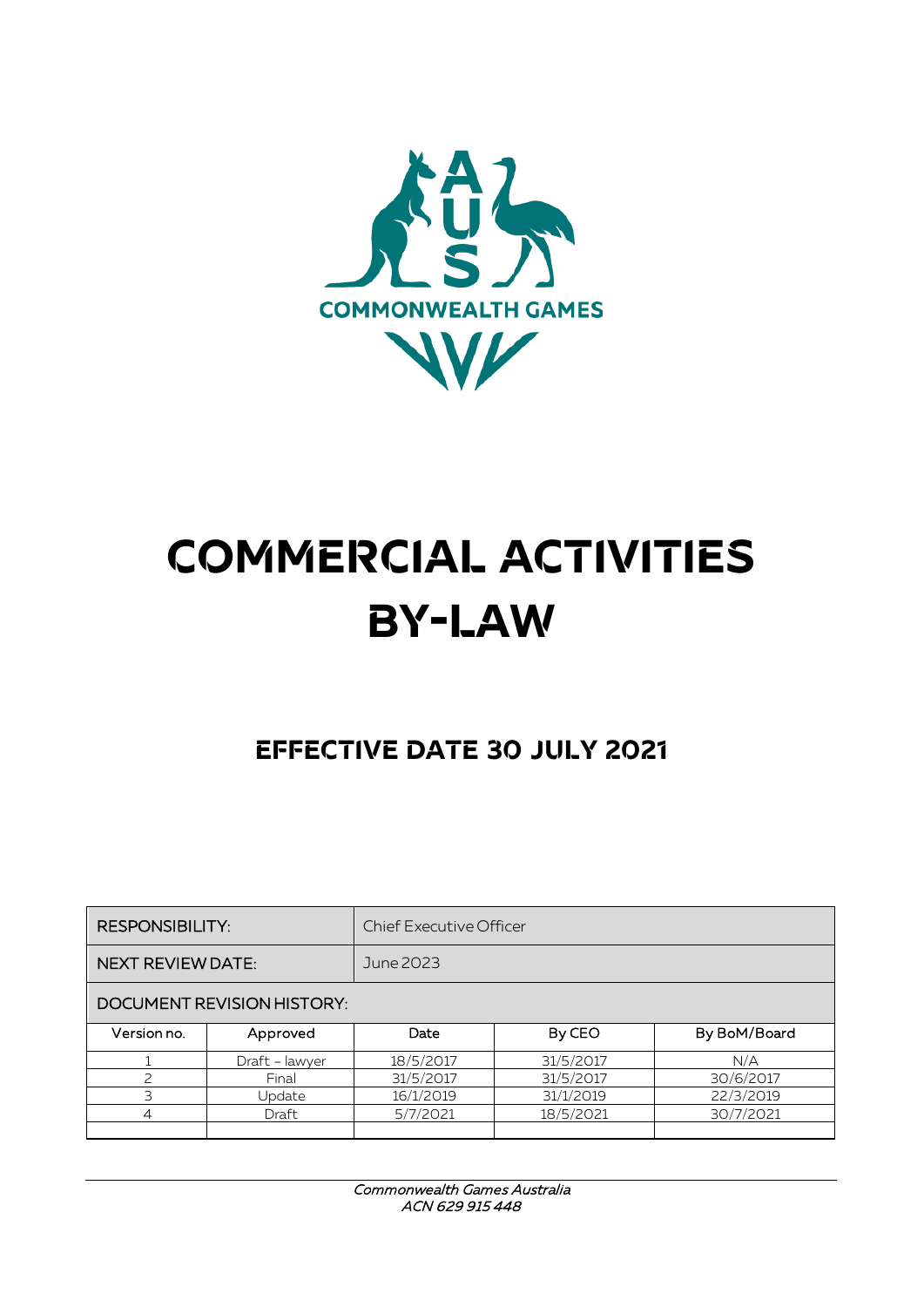### 1. PURPOSE

- 1.1. The purpose of this By-Law is to:
	- (a) complement and extend the operation of applicable Federal and State legislation governing the use and abuse of protected imagery in relation to the Australian Commonwealth Games Team, Commonwealth Games Australia, Commonwealth Games Federation and/or the Commonwealth Games;
	- (b) manage and regulate the use of any design, image, photograph, reference or representation related to the Australian Commonwealth Games Team, Commonwealth Games Australia, Commonwealth Games Federation and/or the Commonwealth Games;
	- (c) protect the image and reputation of the Australian Commonwealth Games Team, Commonwealth Games Australia, Commonwealth Games Federation and/or the Commonwealth Games;
	- (d) advance the commercial interests of the Australian Commonwealth Games Team, Commonwealth Games Australia, Commonwealth Games Federation, the Commonwealth Games and all Program Sports, Teams and Athletes;
	- (e) enhance the value of all commercial properties associated with the Australian Commonwealth Games Team, Commonwealth Games Australia, Commonwealth Games Federation and the Commonwealth Games; and
	- (f) provide a more secure commercial environment to raise and maintain sponsorship revenue.

#### 2. DEFINITIONS

| "Associate<br>Member"                 | means Associate Member as defined in the CGA constitution, being a legal<br>person or natural person who has been admitted as a member of CGA in<br>accordance with Part 4.2(c) of the CGA constitution.                                                                                                                                     |  |  |
|---------------------------------------|----------------------------------------------------------------------------------------------------------------------------------------------------------------------------------------------------------------------------------------------------------------------------------------------------------------------------------------------|--|--|
| <i>"Associated</i><br>Person"         | means, in relation to a Member, any Team, Team Member, Athlete, Athlete<br>Support Personnel or Director who is a member or representative of,<br>connected to, or otherwise reasonably considered to be associated with that<br>Member.                                                                                                     |  |  |
| "Athlete"                             | means:                                                                                                                                                                                                                                                                                                                                       |  |  |
|                                       | (a) any Person who competes or participates in sport under the authority<br>of a Member; or<br>(b) any Person who is registered as an Athlete or competitor or<br>participant (however described) with a Member or with a member of<br>a Member or a club recognised by a Member.                                                            |  |  |
| <i>"Athlete Support</i><br>Personnel" | means any coach, trainer, manager, agent, team staff, official, medical,<br>paramedical personnel, parent or any other Person working with, treating or<br>assisting an Athleteparticipating in or preparing for a Sport Competition.                                                                                                        |  |  |
| "Authorised<br>Person"                | means the Chief Executive Officer of CGA or an employee of CGA who has<br>been granted permission in writing by the Chief Executive Officer of CGA<br>from time to time to make decisions in relation to the implementation,<br>enforceability and obligations provided for in accordance with, and as<br>required for, under these By-Laws. |  |  |
| "CGA"                                 | means Commonwealth Games Australia Limited, formerly known as the<br>Australian Commonwealth Games Association Inc (ACGA).                                                                                                                                                                                                                   |  |  |
| "CGF"                                 | means the Commonwealth Games Federation.                                                                                                                                                                                                                                                                                                     |  |  |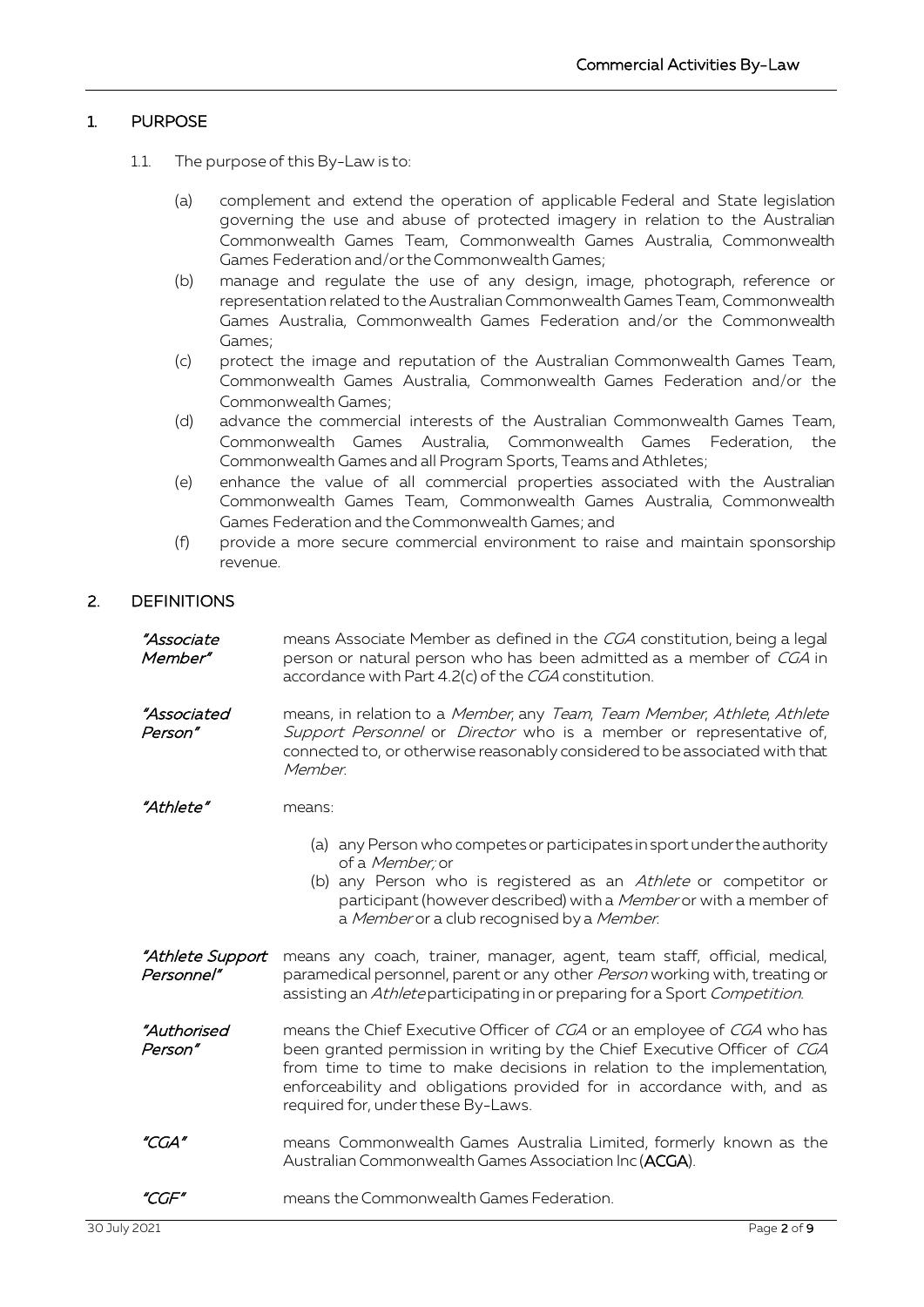"Commonwealth Games" means the multi-sport event held once every four years under the auspices of the CGF.

- "Competition" means a single race, match, game, singular sport contest, or related event.
- "CGA Board" means the Board of Directors as elected or appointed in accordance with the CGA Constitution.

"CGA Sponsorship Agreement" means any Sponsorship Agreement, Commercial Partnership Agreement or Retail Partnership Agreement entered into by CGA or any other similar agreement that may exist from time to time during a *Games Period* which has been entered into by CGA.

"Director" means a member of the board of people that manages and oversees the affairs of a Member.

"Games" means the Commonwealth Games, Youth Commonwealth Games or any other sporting *Competition* or event in which a *Team* is to compete or participate.

- "Games Period" means the period commencing on the earlier of:
	- (a) the date a Team Memberreceives his or her Games accreditation; or
	- (b) the opening of the official Games accommodation,

and ends at midnight the day after the closing ceremony of the *Games* or on such later date as the *Person* is formally discharged from the relevant Team.

"LOC" means the Local Organising Committee of a Commonwealth Games.

"Life Member" means Life Member as defined in the CGA constitution, being a natural person who has accepted such a nomination in accordance with Part 4.2(d) of the CGA constitution.

"Marketing Agreement"

#### means any Joint Marketing Programme Agreement entered into by: (a)  $CGA$

- (b) CGF;
- (c) an  $LOC$ :
- 
- (d) Federal or State Government of a *Games*; and
- (e) City Council of a Games,

or any other marketing programme or similar agreement that may exist from time to time during a *Games Period* which has been entered into by CGA, an LOC and/or CGF, including any such agreement entered into in relation to the 2018 Commonwealth Games (which was hosted in Gold Coast, Australia).

- "Member" means any Person that is (or was at the time of the alleged breach of this By-Law) a member of *CGA*, and includes for the avoidance of any doubt) any National Sporting Organisation and any Program Sport, State Division, Associate Member or Life Member class member.
- "National **Sporting** Organisation" means National Sporting Organisation as defined in the CGA constitution, being an organisation that is a National Federation that is a Member, and includes Program Sport class members.
- "Person" means a natural person or an organisation or other entity, whether incorporated or not.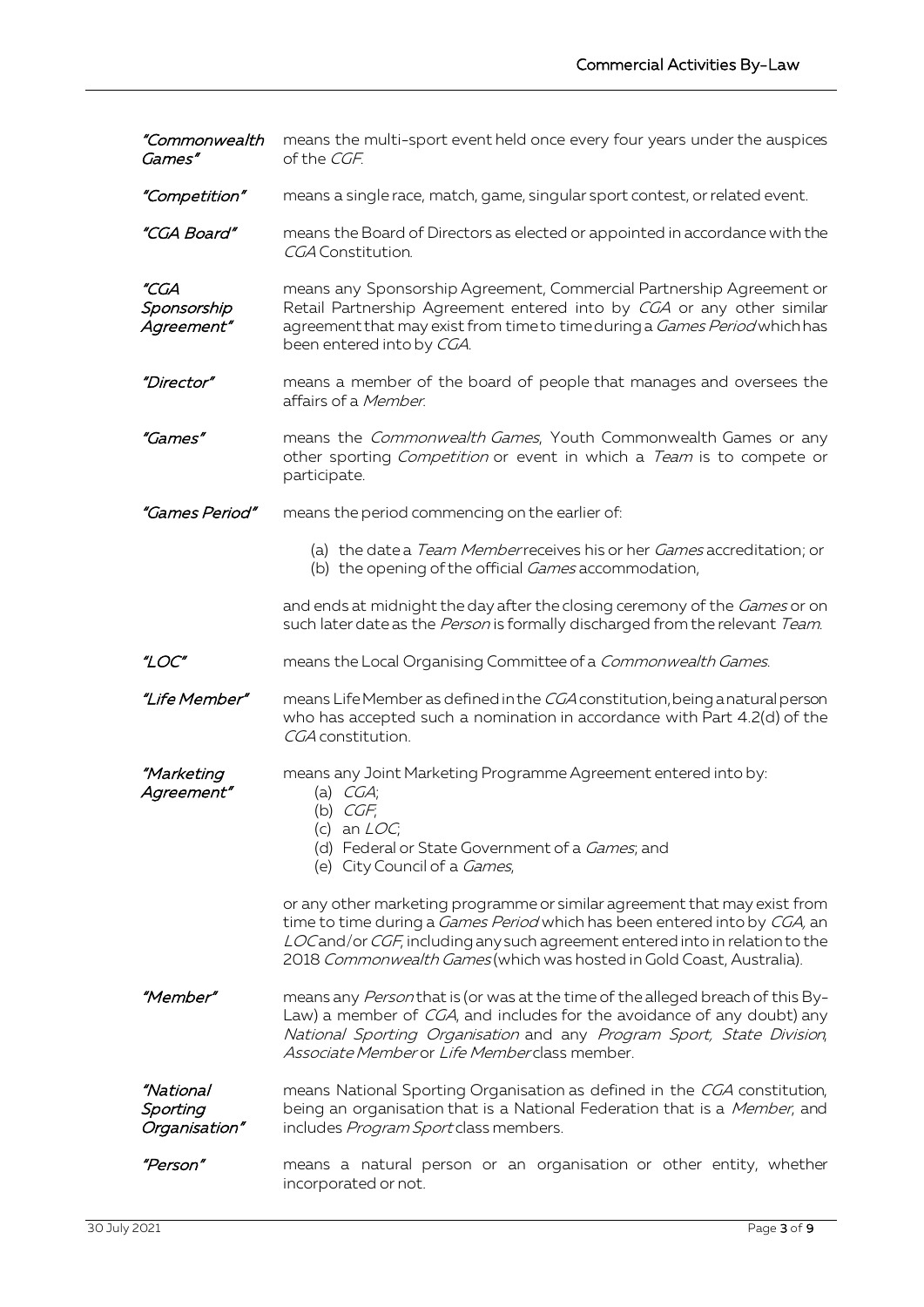| "Program Sport"         | means Program Sport as defined in the CGA constitution, being those<br>Australian Affiliates of the International Federations recognised by the CGF<br>as a Recognised International Federations and in respect of which the CGF<br>has approved that the sport will be on the program of the next following<br>Games.                                                                                                                                                                                                                                                                                                                |  |  |
|-------------------------|---------------------------------------------------------------------------------------------------------------------------------------------------------------------------------------------------------------------------------------------------------------------------------------------------------------------------------------------------------------------------------------------------------------------------------------------------------------------------------------------------------------------------------------------------------------------------------------------------------------------------------------|--|--|
| "Prohibited<br>Purpose" | means:<br>(a) a commercial purpose; or<br>(b) an advertising, licensing, marketing, fundraising, or promotional<br>purpose; or<br>(c) anything which would cause a reasonable person to believe that a<br>particular Person has a sponsorship arrangement with or, is<br>associated with, or relates to -<br>the Team; or<br>i.<br>ii.<br>a Games-related entity; or<br>iii.<br>the <i>Games</i> ; or<br>$CGA$ ; or<br>iv.<br>an $LOC$ ; or<br>V.<br>CGF; or<br>vi.<br>an event or program associated with the Commonwealth<br>vii.<br>Games or Commonwealth Games Australia whether or not<br>the event or program relates to sport. |  |  |
| "State Division"        | means State Division as defined in the CGA constitution, being an<br>organisation which has been recognised by the CGA Board as representing<br>CGA in the relevant State or Territory.                                                                                                                                                                                                                                                                                                                                                                                                                                               |  |  |
| "Team"                  | means any Australian Commonwealth Games Team, Australian Youth<br>Commonwealth Games Team or other team selected by CGA.                                                                                                                                                                                                                                                                                                                                                                                                                                                                                                              |  |  |
| "Team Member"           | means:                                                                                                                                                                                                                                                                                                                                                                                                                                                                                                                                                                                                                                |  |  |

- (a) a member of a *Team* including a Team Member notified by CGA or by signing an Athlete or Athlete Support Personnel Team Membership Agreement; or
- (b) a person advised by a *Member* to CGA as a person considered suitable as a member of a *Team* and recognised as such by CGA.

### 3. INTERPRETATION

- 3.1. In these By-Laws, unless the context requires otherwise:
	- (a) the singular includes the plural and vice versa; and
	- (b) the headings are used for convenience only and do not affect the interpretation of these By-Laws; and
	- (c) other grammatical forms of defined words or expressions have corresponding meanings; and
	- (d) a reference to a document includes the document as modified from time to time and any document replacing it; and
	- (e) a reference to a party is to a party to these By-Laws and a reference to a party to a document includes the party's executors, administrators, successors and permitted assigns and substitutes; and
	- (f) the word 'month' means calendar month and the word 'year' means 12 months;
	- (g) the words 'in writing' include any communication sent by letter, facsimile transmission or email or any other form of communication capable of being read by the recipient; and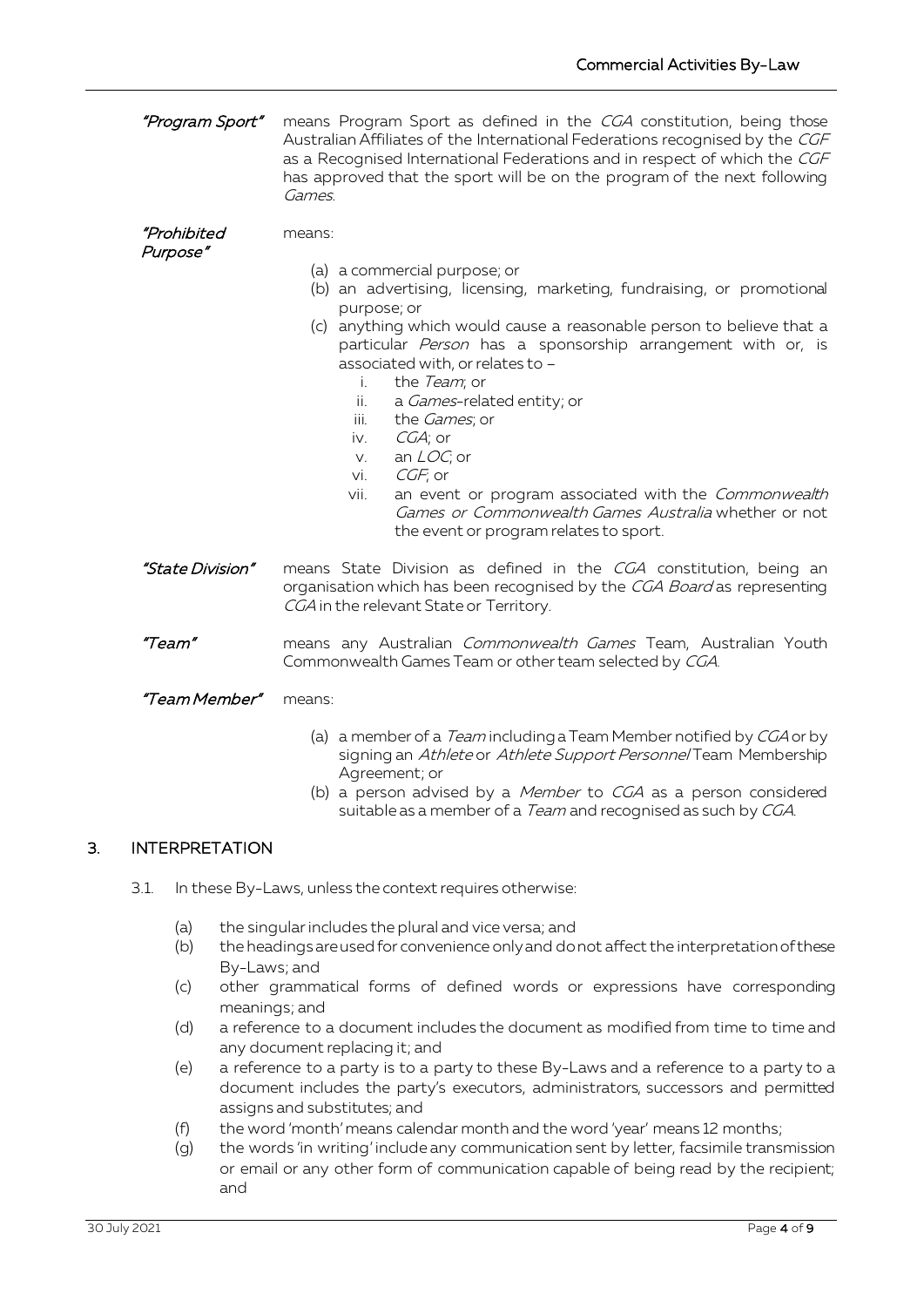- (h) a reference to a thing includes a part of that thing; and
- (i) a reference to all or any part of a statute, rule, regulation or ordinance (Statute) includes that Statute as amended, consolidated, re-enacted or replaced from time to time; and
- (j) wherever 'include', 'for example' or any form of those words or similar expression is used, it must be construed as if it were followed by '(without being limited to)'; and
- (k) a reference to time is to Australian Eastern Standard Time; and
- (l) a reference to any agency or body, if that agency or body ceases to exist or is reconstituted, renamed or replaced or has its powers or functions removed (Defunct Body), means the agency or body that performs most closely the functions of the Defunct Body; and
- (m) if a Person to whom these By-Laws apply consists of more than one Person, then these By-Laws bind them jointly and severally.

### 4. COMMENCEMENT

4.1. These By-Laws commence on 1 July 2021.

#### <span id="page-4-0"></span>5. COMMERCIAL ACTIVITIES

- <span id="page-4-2"></span><span id="page-4-1"></span>5.1. A Member shall not, and shall not authorise or permit any third party (including any of its Associated Persons) to, conduct, promote or organise any activity or program for, related to, or involving, a Prohibited Purpose, in which:
	- (a) reference is made (whether express or implied) to any of the following:
		- (i) 2018 Comm Games; or
		- (ii) 2022 Comm Games; or
		- (iii) 2018 Commonwealth Games; or
		- (iv) 2022 Commonwealth Games; or
		- (v) Australian Commonwealth Games or ACG; or
		- (vi) Australian Commonwealth Games Association or ACGA; or
		- (vii) CG18; or
		- (viii) CG2018; or
		- (ix) CG22; or
		- (x) CG2022; or
		- (xi) CG26; or
		- (xii) CG2026; or
		- (xiii) CG30; or
		- (xiv) CG2030; or
		- $(xv)$  CG34; or
		- (xvi) CG2034; or
		- (xvii) Comm Games; or
		- (xviii) Commonwealth Games or CG; or
		- (xix) Commonwealth Games Australia or CGA; or
		- $(xx)$  an  $LOC$ ; or
		- (xxi) Commonwealth Games Federation or CGF; or
		- (xxii) GC18; or
		- (xxiii) GC2018; or
		- (xxiv) Gold Coast 2018
		- (xxv) Gold Coast 2018 Commonwealth Games; or
		- (xxvi) Gold Coast 2018 Games; or
		- (xxvii) Gold Coast Commonwealth Games; or
		- (xxviii) Gold Coast Games; or
		- (xxix) GOLDOC; or
		- (xxx) B2022; or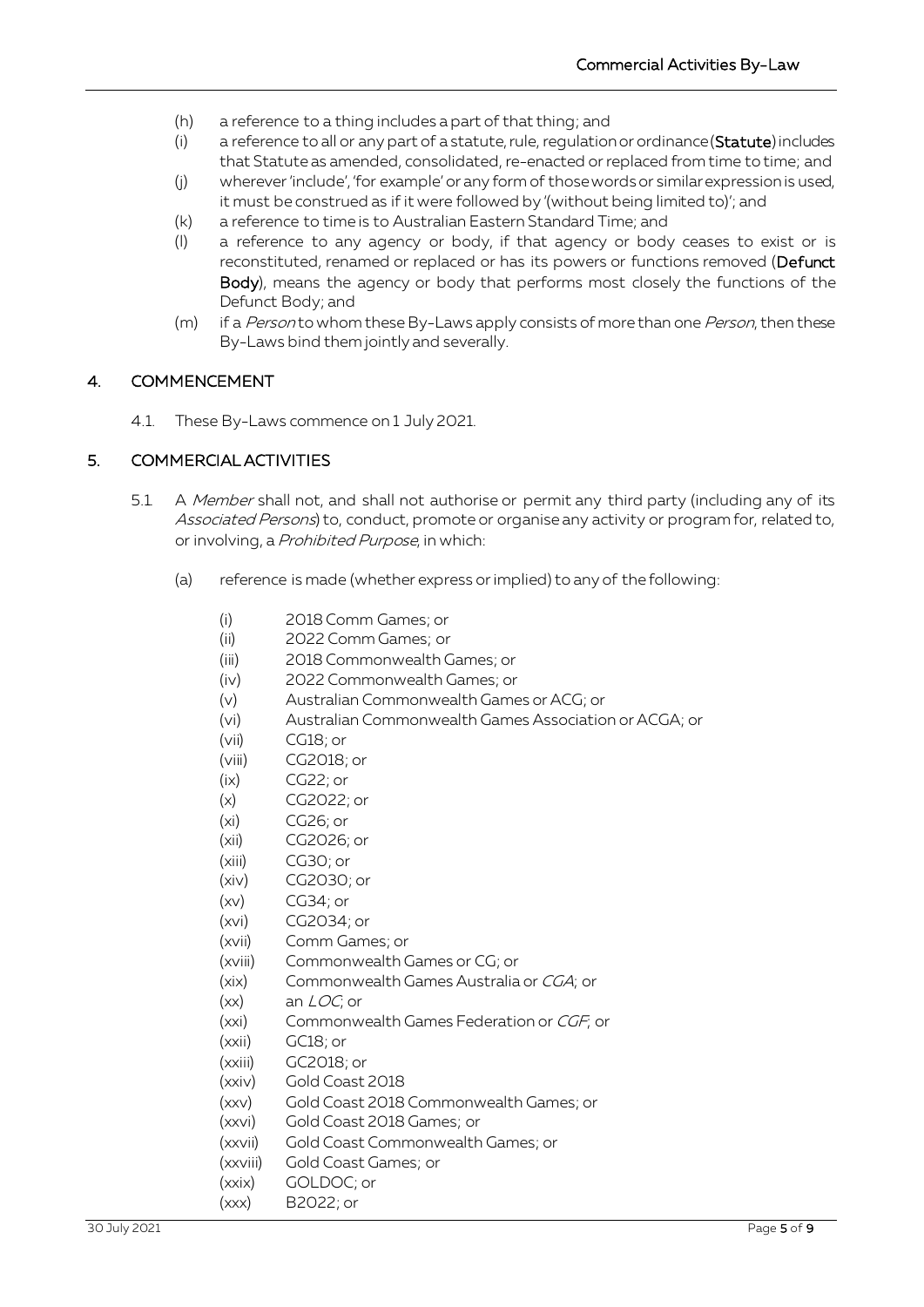- (xxxi) Birmingham 2022
- (xxxii) Birmingham 2022 Commonwealth Games; or
- (xxxiii) Birmingham 2022 Games; or
- (xxxiv) Birmingham Commonwealth Games; or
- (xxxv) Birmingham Games; or
- (xxxvi) the Games; or
- (xxxvii) Queen's Baton Relay; or
- (xxxviii) any reference which in the reasonable opinion of the CGA Board, may be reasonably interpreted as referring to any items listed in clause [5.1](#page-4-0)[\(a\)](#page-4-1)[\(i\)](#page-4-2)[-\(xxxvii\);](#page-5-0)

<span id="page-5-0"></span>or

- (b) reference is made (whether express or implied) to any sporting event, organisation, and/or Team which is organised, associated, and/or affiliated with:
	- $(i)$   $CGA;$
	- (ii) an LOC; or
	- $(iii)$  *CGF*;

or

- <span id="page-5-2"></span><span id="page-5-1"></span>(c) the Memberor any of its Associated Persons is represented (whether express or implied) as having the sponsorship or approval of, or is associated or affiliated with:
	- (i) 2018 Comm Games; or
	- (ii) 2022 Comm Games; or
	- (iii) 2018 Commonwealth Games; or
	- (iv) 2022 Commonwealth Games; or
	- (v) Australian Commonwealth Games or ACG; or
	- (vi) Australian Commonwealth Games Association or ACGA; or
	- (vii) CG18; or
	- (viii) CG2018; or
	- (ix) CG22; or
	- (x) CG2022; or
	- (xi) CG26; or
	- (xii) CG2026; or
	- (xiii) CG30; or
	- (xiv) CG2030; or
	- (xv) CG34; or
	- (xvi) CG2034; or
	- (xvii) Comm Games;
	- (xviii) Commonwealth Games or CG; or
	- (xix) Commonwealth Games Australia or CGA; or
	- $(xx)$  an  $LOC$ ; or
	- (xxi) Commonwealth Games Federation or CGF; or
	- (xxii) GC18; or
	- (xxiii) GC2018; or
	- (xxiv) Gold Coast 2018
	- (xxv) Gold Coast 2018 Commonwealth Games; or
	- (xxvi) Gold Coast 2018 Games; or
	- (xxvii) Gold Coast Commonwealth Games; or
	- (xxviii) Gold Coast Games; or
	- (xxix) GOLDOC; or
	- (xxx) B2022; or
	- (xxxi) Birmingham 2022
	- (xxxii) Birmingham 2022 Commonwealth Games; or
	- (xxxiii) Birmingham 2022 Games; or
	- (xxxiv) B2022; or
	- (xxxv) Birmingham Commonwealth Games; or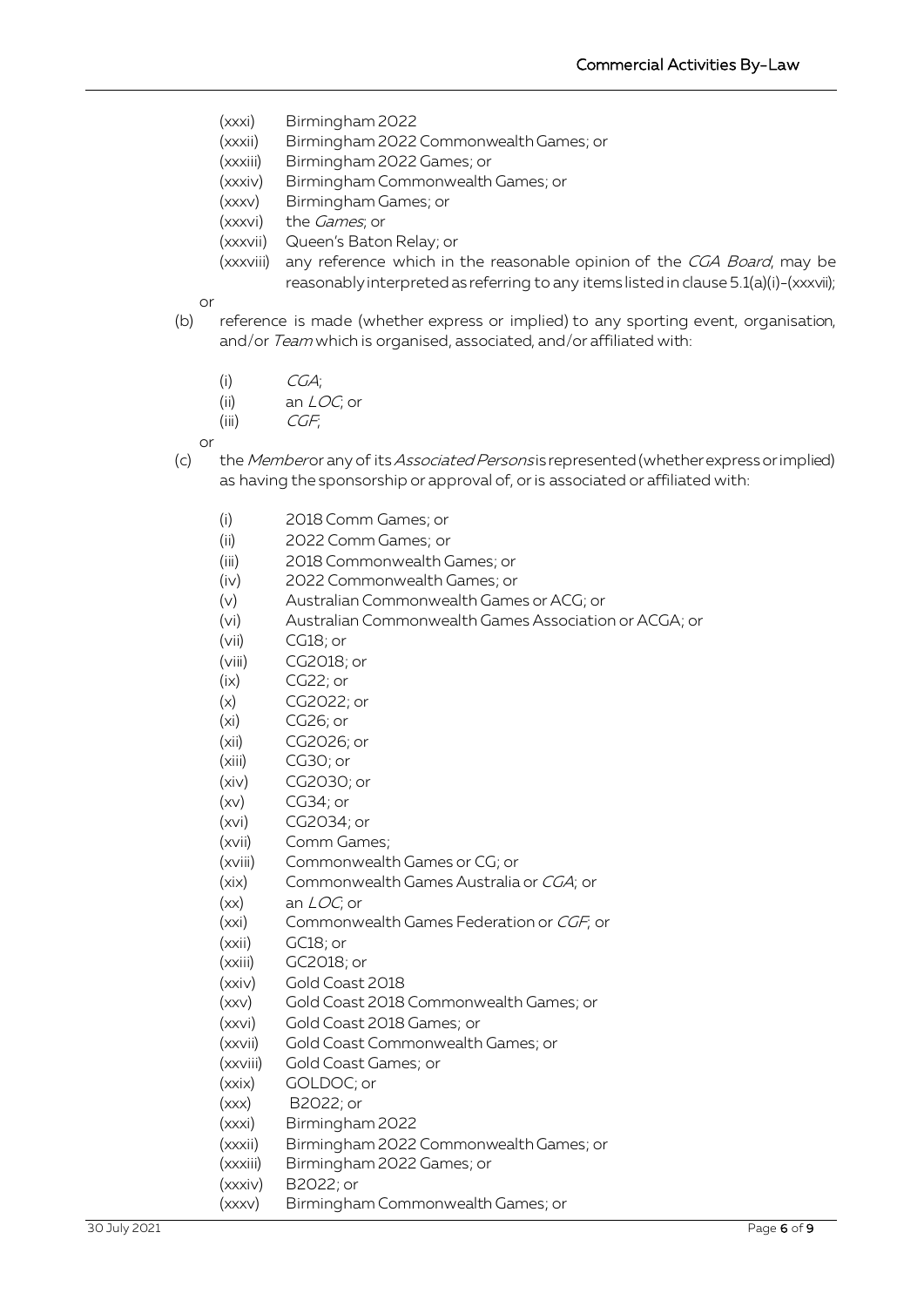- (xxxvi) Birmingham Games; or
- (xxxvii) the *Games*; or
- <span id="page-6-0"></span>(xxxviii) Queen's Baton Relay; or
- (xxxix) any representation which in the reasonable opinion of the CGA Board, may be reasonably interpreted as representing any items listed in clause [5.1](#page-4-0)[\(c\)](#page-5-1)[\(i\)-](#page-5-2) [\(xxxviii\);](#page-6-0)
- or
- (d) there is use of any trademark, logo, language, design, image, photograph, reference or representation (howsoever communicated) of a ceremony, event or competition of a Commonwealth Games, or any other intellectual property (including but not limited to the "Commonwealth Games Intellectual Property" as defined in Byelaw 18 of CGF's Byelaws) of:
	- $(CGA;$
	- (ii) an LOC; or
	- $(iii)$  *CGF.*

unless prior consent has been granted in writing by an Authorised Person. A Member must take all reasonable steps to procure that none of its Associated Persons does (or continues doing) anything which is contemplated by clause 5.1.

- 5.2. An Authorised Person may grant written consent under clause 5.1 of these By-Laws if, the Authorised Personis satisfied by the Memberthat a third party and/or any activity or program for, relating to, or involving, a *Prohibited Purpose* is reasonably considered unlikely to:
	- (a) damage, compromise, jeopardise or interfere with an advertising, licensing, marketing, fundraising or promotional activity or program, whether or not for commercial gain, which is associated or affiliated with, or supervised by:
		- (i) the Team;
		- (ii) the *Games*;
		- $(iii)$  *CGA*;
		- (iv) an LOC; or
		- $(v)$  CGF;

Or

- (b) bring into disrepute, lower in the standing of the public or otherwise damage the name or image of:
	- (i) the Team;
	- (ii) the Games;
	- $(iii)$   $CGA;$
	- (iv) an LOC; or
	- $(v)$  CGF.
- 5.3. Any consent granted by an *Authorised Person* must be expressed in writing and contain:
	- (a) a description of the trademark, logo, language, design, image, photograph, reference, representation or other intellectual property authorised; and
	- (b) the name of the Person authorised to use the stated trademark, logo, language, design, image, photograph, reference, representation or other intellectual property; and
	- (c) the date the authority was granted; and
	- (d) the duration of the authority; and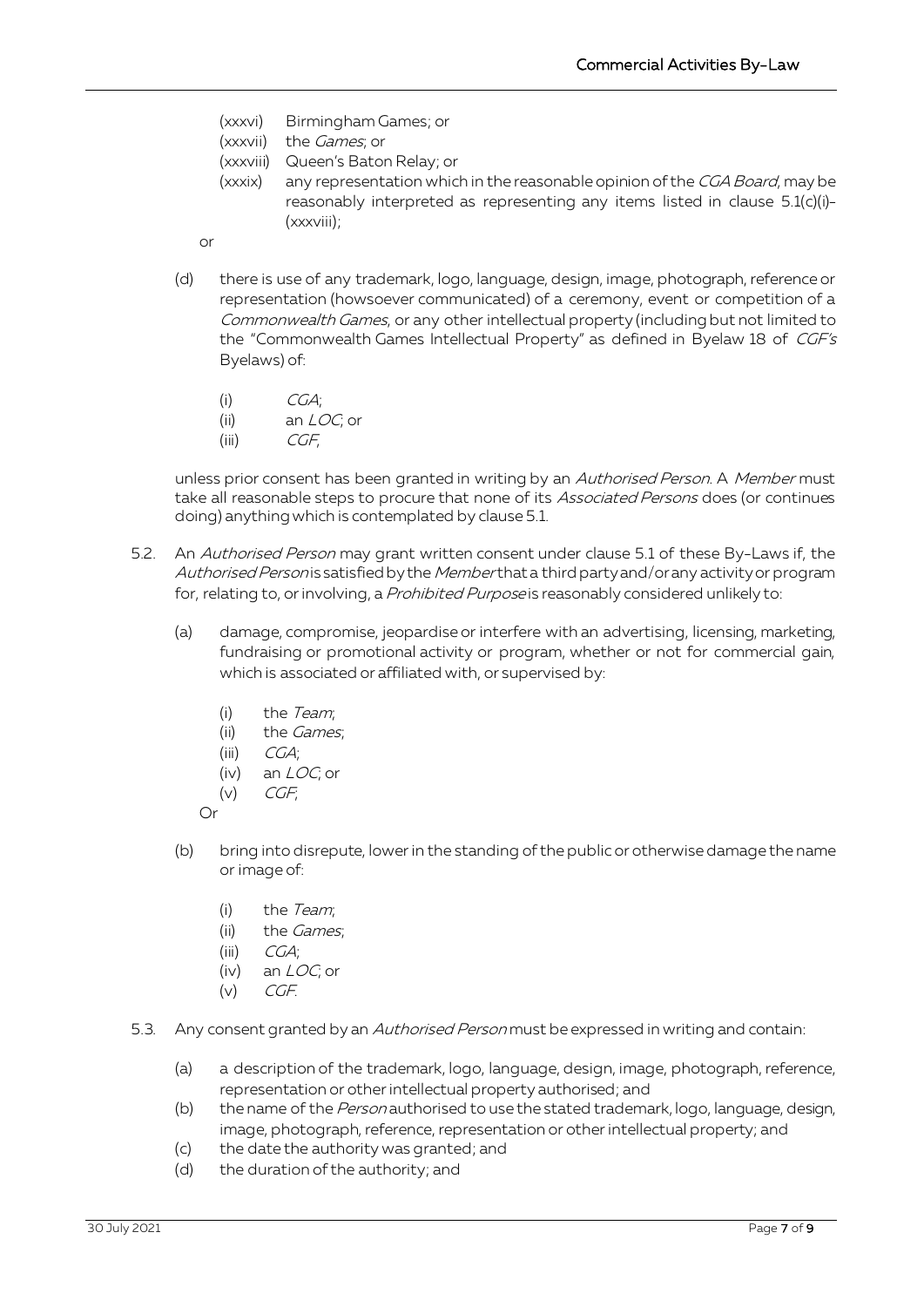will be granted on any such other specified terms and conditions as the Authorised Person sees fit.

- 5.4. An Authorised Person retains sole and absolute discretion to withdraw any consent granted in accordance with clause 5.1, and in so doing, may have regard to the criteria specified in clause 5.2.
- 5.5. A Member shall comply with these By-Laws and take all reasonable steps to:
	- (a) seek the written consent of an *Authorised Person* prior to any circumstance in which a reasonable person considers that clarification or consent of an Authorised Person should first be sought;
	- (b) provide such assistance and information as may be requested from time to time by the CGA Board or an Authorised Person;
	- (c) use best endeavours to ensure third party compliance with these By-Laws; and
	- (d) prevent and/or report any and all instances of ambush marketing related to clause 5.1 of these By-Laws.
- 5.6. A Member may be deemed responsible for any breach of these By-Laws committed by a third-party connected to or otherwise reasonably considered to be associated with that Member (including any of its Associated Persons), whether or not for commercial gain.

### 6. GAMES PERIOD

- 6.1. During the Games Period a Member and its Associated Persons shall not:
	- (a) authorise; or
	- (b) permit; or
	- (c) conduct; or
	- (d) organise; or
	- (e) promote; or
	- (f) participate in; or
	- (g) hold out to be in,

any activity or program for, relating to, or involving, a Prohibited Purpose without the prior written consent of an Authorised Person. A Member must take all reasonable steps to procure that none of its *Associated Persons* does (or continues doing) anything which is contemplated by clause 6.1.

6.2. During the *Games Period*, a *Member* shall ensure that the *Member* and/or any third party connected to or otherwise reasonably considered to be associated with that Member (including its Associated Persons) will not infringe on the intellectual property rights of CGA, or those contained in any Marketing Agreementor CGA Sponsorship Agreement provided the intellectual property rights protected by CGA or in the Marketing Agreement or CGA Sponsorship Agreement are within the knowledge and ambit of the Member or any of its representatives.

### 7. PENALTIES

- 7.1. Any Member in breach of these By-Laws shall be subject to any penalty as determined by the CGA Board having regard to the criteria in clause [7.3.](#page-8-0) Penalties imposed by the CGA Board may include, but are not limited to:
	- (a) a written warning; and/or
	- (b) a suspended financial sanction; and/or
	- (c) a financial sanction (including damages or compensation for loss); and/or